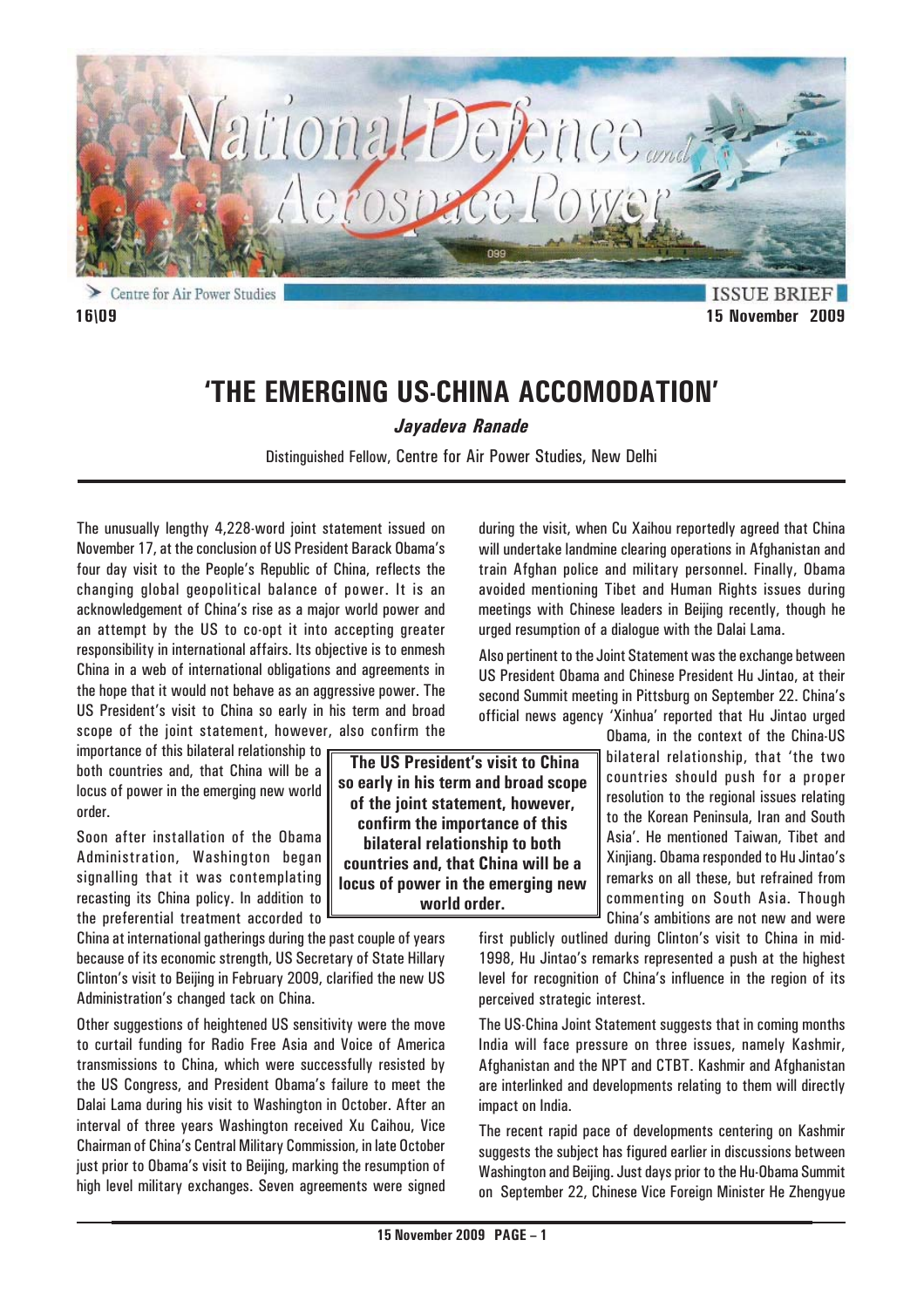## Centre for Air Power Studies

publicised China's willingness to mediate between India and Pakistan if requested and the offer was repeated twice soon after the Summit. Hurriyat 'leader' Mirwaiz Umar Farooq's assertion, made promptly after issue of the Joint Statement, that China has a role in settlement of the Kashmir issue, and disclosure that he will be travelling to Beijing—the first time any Hurriyat member would go there—reinforces suspicion that Washington and Beijing have discussed the Kashmir issue possibly keeping Islamabad in the loop. Hurriyat leaders have, in any case, invariably been received at the US State Department during their visits to the US when they also separately meet personnel of the Pakistan Embassy. China's altered tougher stance on Kashmir is evident in its decision to issue loose leaf visas to residents of Jammu and Kashmir, thereby designating the status of the entire state as disputed. The opacity added to its policy very recently by affixing a visa on the Passport in a select case, could be an insidious prelude to drawing definitive religious

divisions in the state. China's close comprehensive ties with Pakistan have dictated its ambiguity on the Kashmir issue over the years, but Beijing now seems to be preparing for a proactive role.

The emerging situation in Afghanistan and apparent accommodation of China's interests

by the US, coinciding with the altered US policy towards China, is again of direct and strategic relevance to India. Afghanistan continues to be of strategic interest for major powers, but the players are different now with conflicting interests and different stakes. Influence over Central Asia and the region's energy resources are the main allurements. The players this time are the US and the West, Russia, China, Pakistan and India. Their competition for energy resources is best described as: 'China needs them, Russia wants to control their distribution, and the Western powers want to ensure they are not monopolized by Moscow or Beijing'. But this is only part of the story. Short term interests could well see the emergence of a grouping motivated by immediate self-interest. This is likely to result in the US, West, China and Pakistan being arrayed opposite the forces of the Taliban and Al Qaeda. Over the longer term, however, their interests will collide. The US and West, backed by the NATO member-countries, will be unwilling to see Afghanistan and Central Asia slide under the dominant influence of either Russia or China. All the powers are preparing for such a future scenario and the definitive contours of a potentially new Sino-

**The emerging situation in Afghanistan and apparent accommodation of China's interests by the US, coinciding with the altered US policy towards China, is again of direct and strategic relevance to India.**

Pakistan strategic collusion in this strategically important region are becoming discernible. In time this could lead to NATO and the Shanghai Cooperation Organisation (SCO) forces opposing each other and the emergence of contention.

In the short term, reports filtering out of Afghanistan reveal that the US has begun choreographing a sequence of moves designed to draw China into accepting greater responsibility in Afghanistan. They appear to have reached some informal understanding on security issues in the effort to develop and rebuild Afghanistan. US forces deployed since February 2009 as part of ISAF in Wardak province, long known as a haven for the Taliban, began protecting Chinese workers engaged in construction of a two-lane highway. A platoon of US troops are bivouacked on a hillock overlooking the camp of the Chinese workers employed by the state-owned China Railway Shisiju Group Corporation, which has been awarded a US\$ 50 million contract from Italian aid funds, to construct the thirty three

mile highway past Momaki village. An engineer for the China Railway Shisiju Group Corporation said: 'if there's fighting we cannot work' on the road building project, which started in 2006. In an interesting coincidence, the US troops were deployed to protect Chinese construction workers engaged on

the road construction project in the same month that US Secretary of State Hillary Clinton visited Beijing.

Another indicator of US-China cooperation in the security sector is the recent US\$ 3.5 billion deal, concluded by China's Jiangxi Copper Group and the China Metallurgical Group, to develop the huge twenty eight square kilometer Aynak copper deposit in Logar province south of Kabul. The Aynak copper deposit is reputed to be the largest undeveloped field in the world and has been virtually untouched since the Soviet invasion in 1979. The deal, the biggest yet between China and Afghanistan, includes agreement to build schools, clinics, markets, mosques and a US\$ 500 million 400mw coal-fired power plant. This area presently has no electricity and the coal-fired power plant proposed to be constructed will cater to the power requirements of the copper mine and the inhabitants of the area. It will have surplus electricity which will go to Kabul. The Chinese companies also plan to build a railway to link Afghanistan with China through Tajikstan and to Pakistan and open a rail route to the north from the mine. It will be the first long distance rail link in Afghanistan. An interesting sidelight is that the Aynak Valley is where the Al Qaeda planned and trained for the 2001 attacks on

### **ISSUE BRIEF**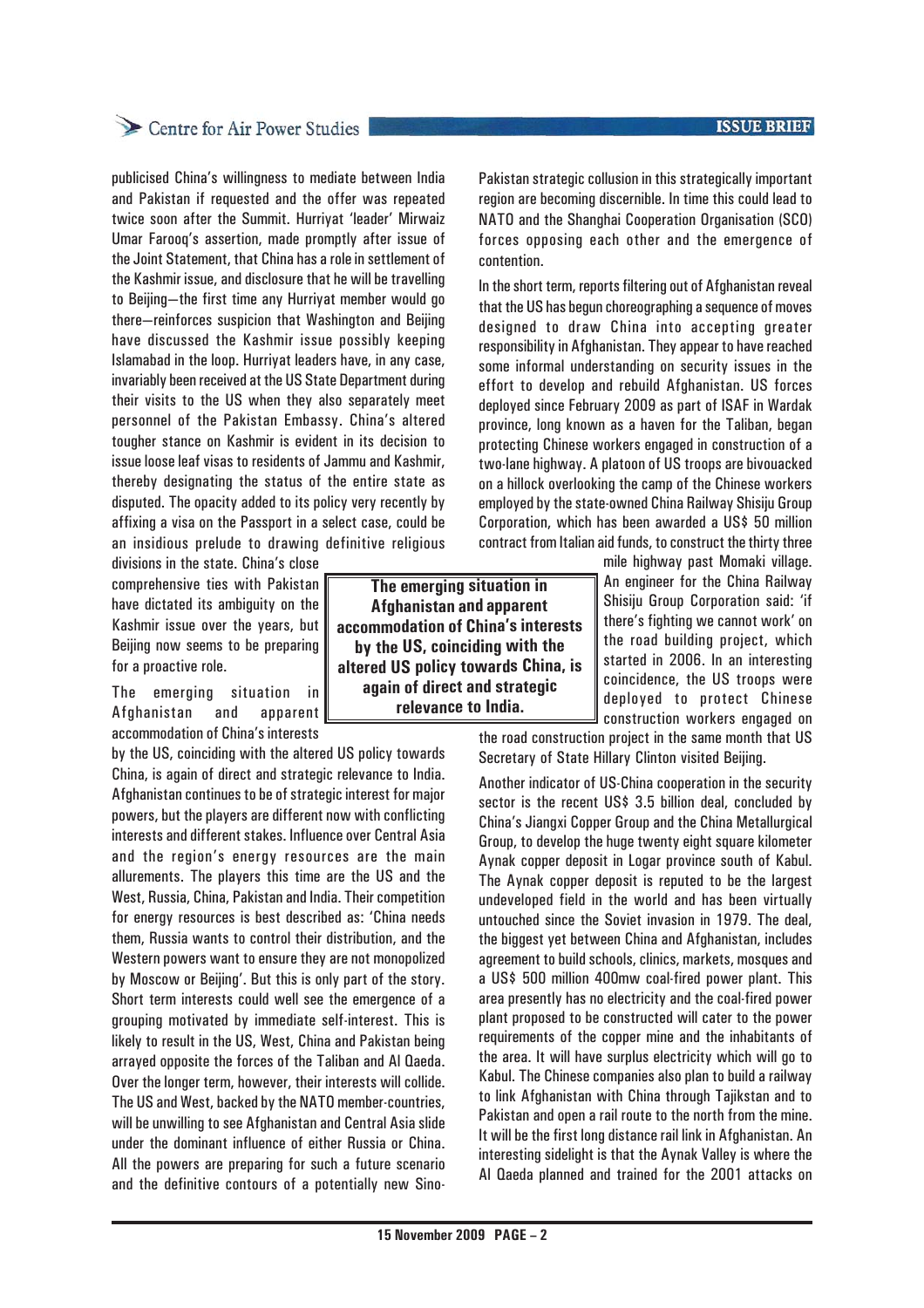## Centre for Air Power Studies

#### **ISSUE BRIEF**

USA. Afghan officials support the project, which they claim will generate over 6000 jobs.

Security has been a serious concern for Chinese companies working in Afghanistan. Since 2004, at least eleven Chinese aid and commercial workers have been killed frightening away some Chinese companies. In June 2008, a Chinese engineer on the road project at Momaki was kidnapped and freed after a month by Afghan forces. The Chinese government, however, is unlikely to

allow security considerations to come in the way of achieving national strategic objectives. A number of the projects being taken up by China are in disturbed areas infested by the Taliban, but China would expect assistance from Pakistan, which retains links with a wide spectrum of forces in Afghanistan, including the Taliban. This will supplement the tentative cooperation between US troops and Chinese commercial entities to safeguard Chinese interests.

By the end of 2008, Chinese companies had thirty three infrastructure projects valued at US\$ 480 million. The Afghan Ministry of Mines has now announced it will seek bidders to explore for oil and natural gas in northern Afghanistan and exploit an 1.8 billion ton iron ore deposit in the Hajigak mountains west of Momaki along the road now under construction. A US geological survey estimated that Afghanistan's oil reserves were 1,596 million barrels and natural gas reserves were approximately 15,687 trillion cubic feet (Tcf). Afghanistan also has large iron ore deposits between Herat and the Panjsher Valley and gold

reserves in the northern provinces of Badakhshan, Takhar and Ghazni. There are major copper fields in Jawkhar and Darband, all within about 30 km of south east Kabul. These resource-rich areas are situated in the relatively stable north and northwestern regions of Afghanistan. Afghanistan's Foreign Minister, who visited Beijing in June 2009, canvassed investment for these projects and Chinese companies are expected to bid for more contracts in Afghanistan.

As in the case of other countries where it has strategic interests, China is ensuring that its

**The Chinese government, however, is unlikely to allow security considerations to come in the way of achieving national strategic objectives. A number of the projects being taken up by China are in disturbed areas infested by the Taliban, but China would expect assistance from Pakistan, which retains links with a wide spectrum of forces in Afghanistan, including the Taliban.**

investments in Afghanistan have a high degree of permanence and it acquires influence in Afghanistan's political and governmental structure. This includes Chinese companies entering the fledgling telecommunications sector. The Chinese Telecommunications companies, ZTE and Huawei, partnered Afghanistan's Ministry of Communications and have set up digital telephone services in the country, providing almost 200,000 subscriber lines. ZTE and Huawei are

both affiliated to the Chinese People's Liberation Army (PLA) and are, pertinently, major partners in Pakistan's telecommunications infrastructure.

Afghanistan is at a geo-strategically sensitive location. Apart from being sited atop immense reserves of oil, gas and precious and rare metals, it sits astride important trade routes that inter-link Central and South Asia. Afghanistan and Central Asia are today not under the dominance of a single major power and neither are any of the countries in this region under the influence of a specific power. It has accordingly become the scene of major power competition. The US, Western powers and countries under the NATO umbrella, are trying to strengthen their presence in the region. Their objectives include preventing Russia from resuming its preponderant influence over the region, preventing Russia and China from monopolizing the region's natural resources, and containing the growing influence of Russia and China in the region. Russia is keen on retrieving its economic and political dominance over the countries in Central Asia and getting a share of their natural resources, or at least having a say in their

distribution. China has a multiplicity of interests. It is intent on insulating its sensitive north-western border from the spread of extremist Islamic ideas and putting a stop to the transborder support that separatist Uyghur outfits receive from Central Asian countries. It sees expansion of its influence in the region as a buffer against problems arising from any future deterioration of relations with Russia and as a preventive against possible inimical plans by the US and West to step up support to Tibetans and Uyghur 'separatists' and encourage them to undertake adventures into Tibet and Xinjiang.

 **China has a multiplicity of interests. It is intent on insulating its sensitive north-western border from the spread of extremist Islamic ideas and putting a stop to the trans-border support that separatist Uyghur outfits receive from Central Asian countries. It sees expansion of its influence in the region as a buffer against problems arising from any future deterioration of relations with Russia and as a preventive against possible inimical plans by the US and West to step up support to Tibetans and Uyghur 'separatists'.**